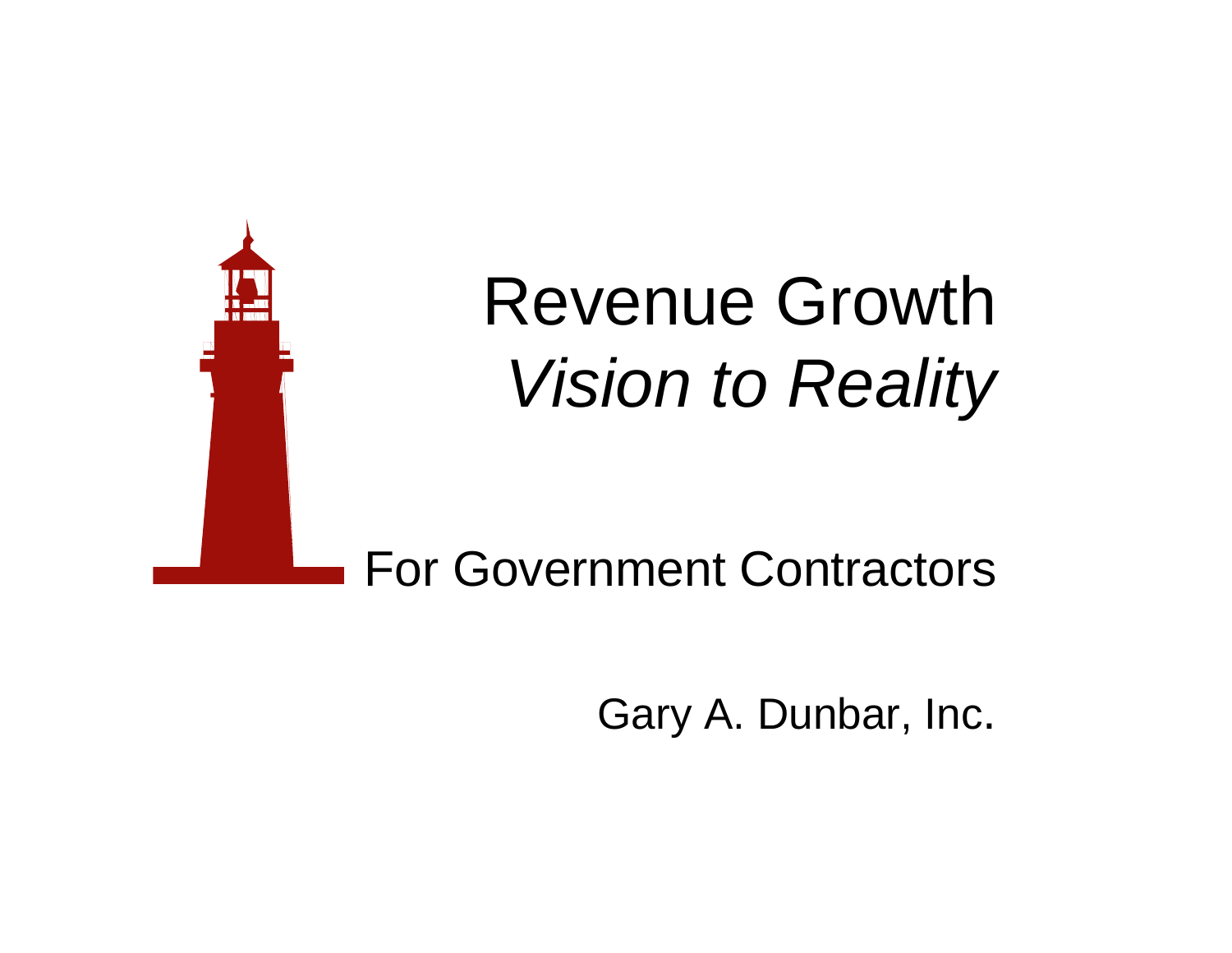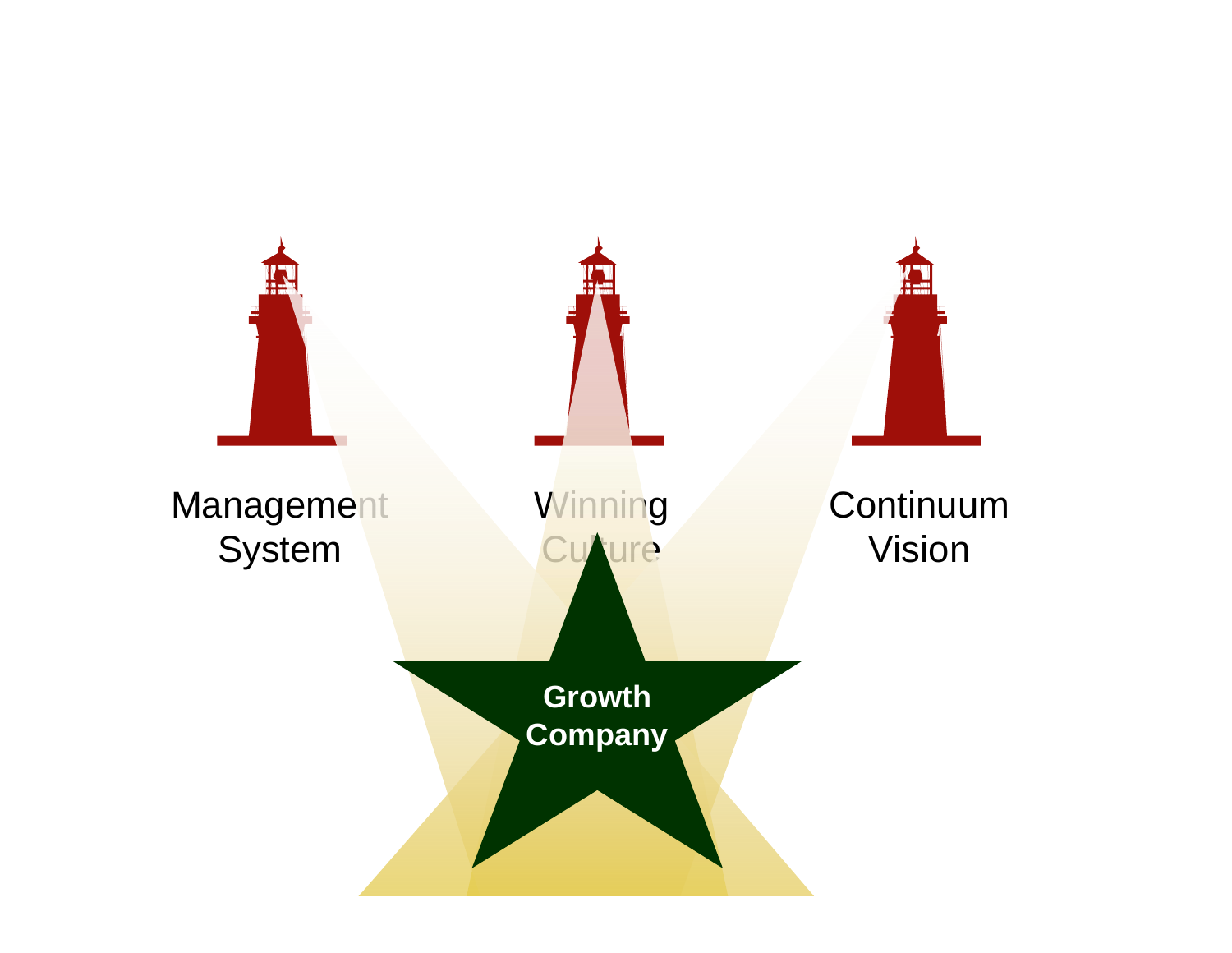# Critical Success Factors of Growth Companies

Management System

– Business development is a managed, structured, and disciplined process

Winning Culture

– Growth leadership creates a culture of growth

#### Continuum Vision

– The entire business development process is an integrated continuum - not separate steps or responsibilities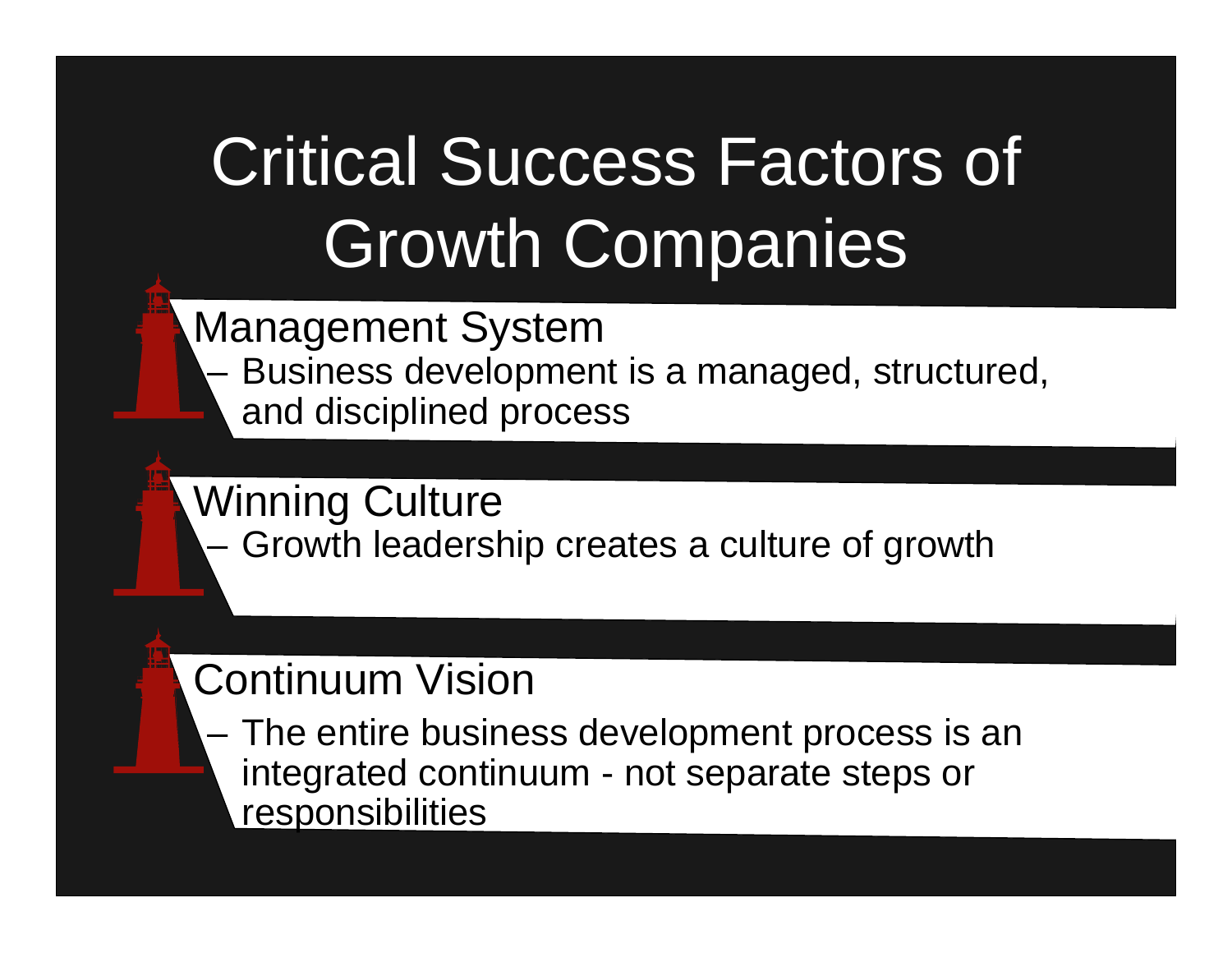#### Continuum Vision

|                                                    | <b>Marketing</b> | <b>Prospecting</b> | <b>Positioning</b> | <b>Proposing</b> | <b>Performing</b> |
|----------------------------------------------------|------------------|--------------------|--------------------|------------------|-------------------|
| <b>Strategic Objective</b>                         |                  |                    |                    |                  |                   |
| <b>Tactical Objective</b>                          |                  |                    |                    |                  |                   |
| <b>Key Metrics</b>                                 |                  |                    |                    |                  |                   |
| <b>Milestones</b>                                  |                  |                    |                    |                  |                   |
| <b>Responsibilities</b>                            |                  |                    |                    |                  |                   |
| <b>Standards, Guidelines</b><br>and Templates      |                  |                    |                    |                  |                   |
| <b>Time Line</b>                                   |                  |                    |                    |                  |                   |
| <b>Business Processes and</b><br><b>Procedures</b> |                  |                    |                    |                  |                   |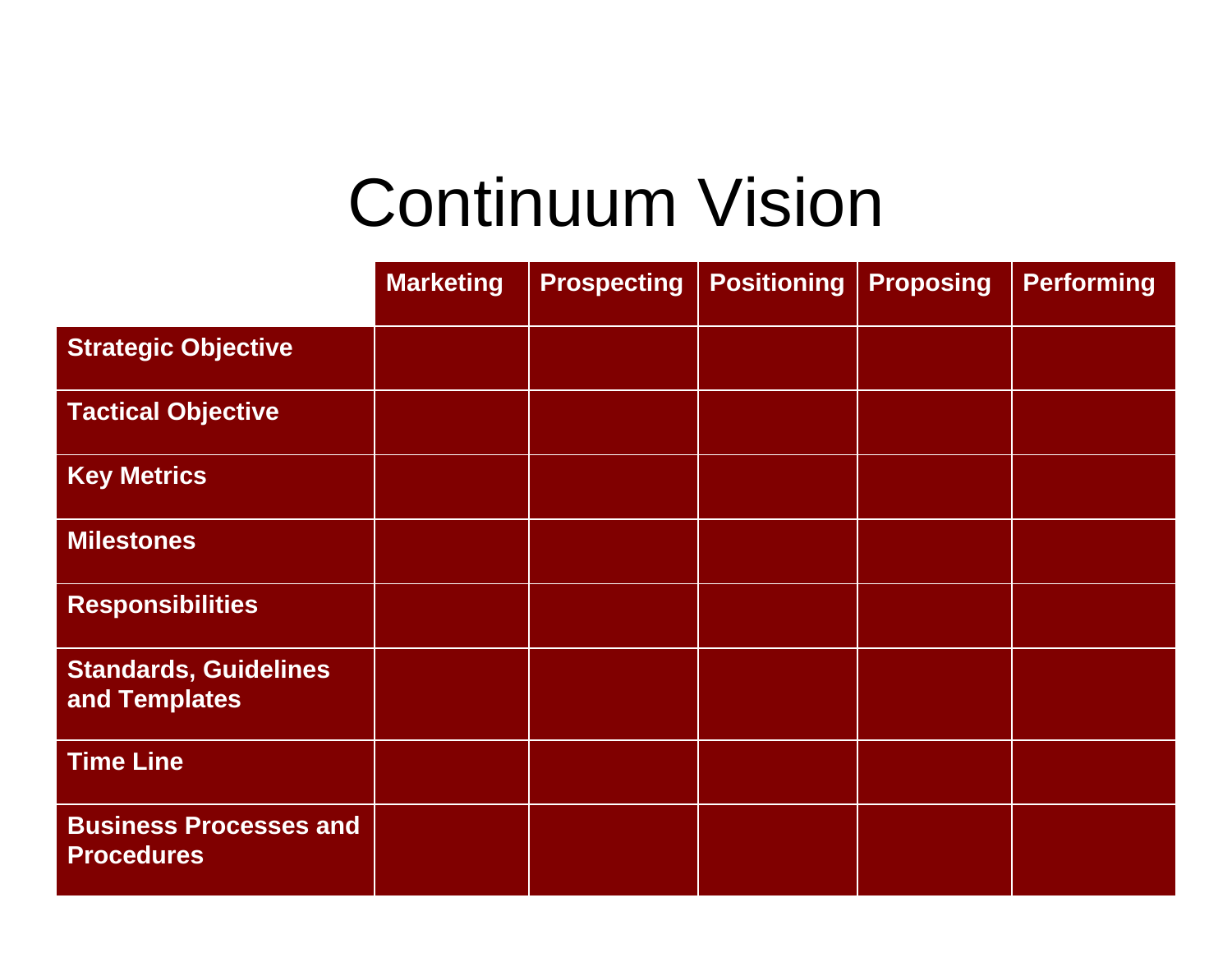### Management System

- Structured system for tracking and evaluating all opportunities and assessing BD performance
- Business Development is integrated in revenue forecasting approach
- Formal Go/NoGo decision process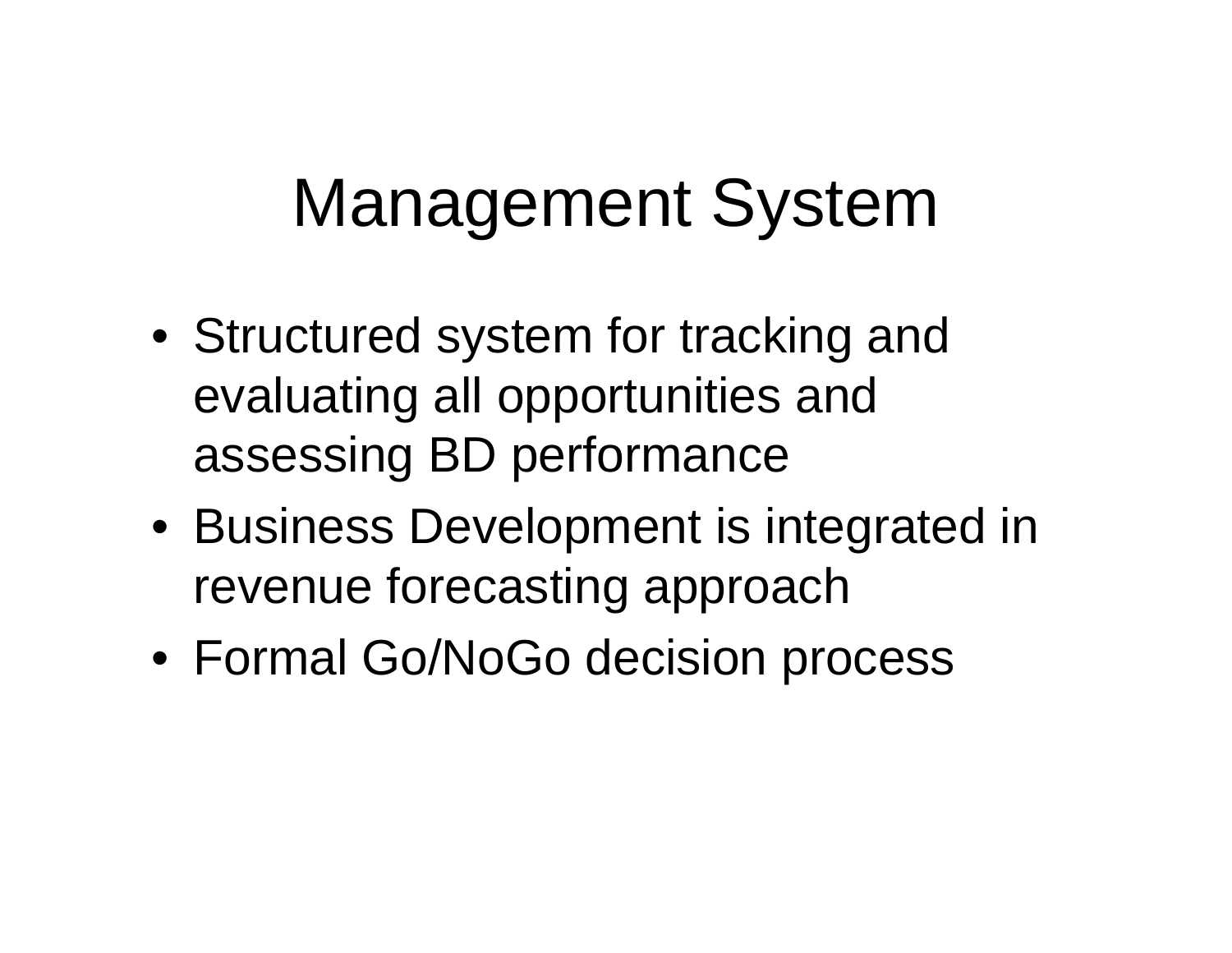# Winning culture

- CEO and leadership team personally and intimately involved in BD
- Incentive and recognition system covers all employees and is totally aligned with Revenue Growth Strategy
- Strategic Planning is dynamic and adjusted quarterly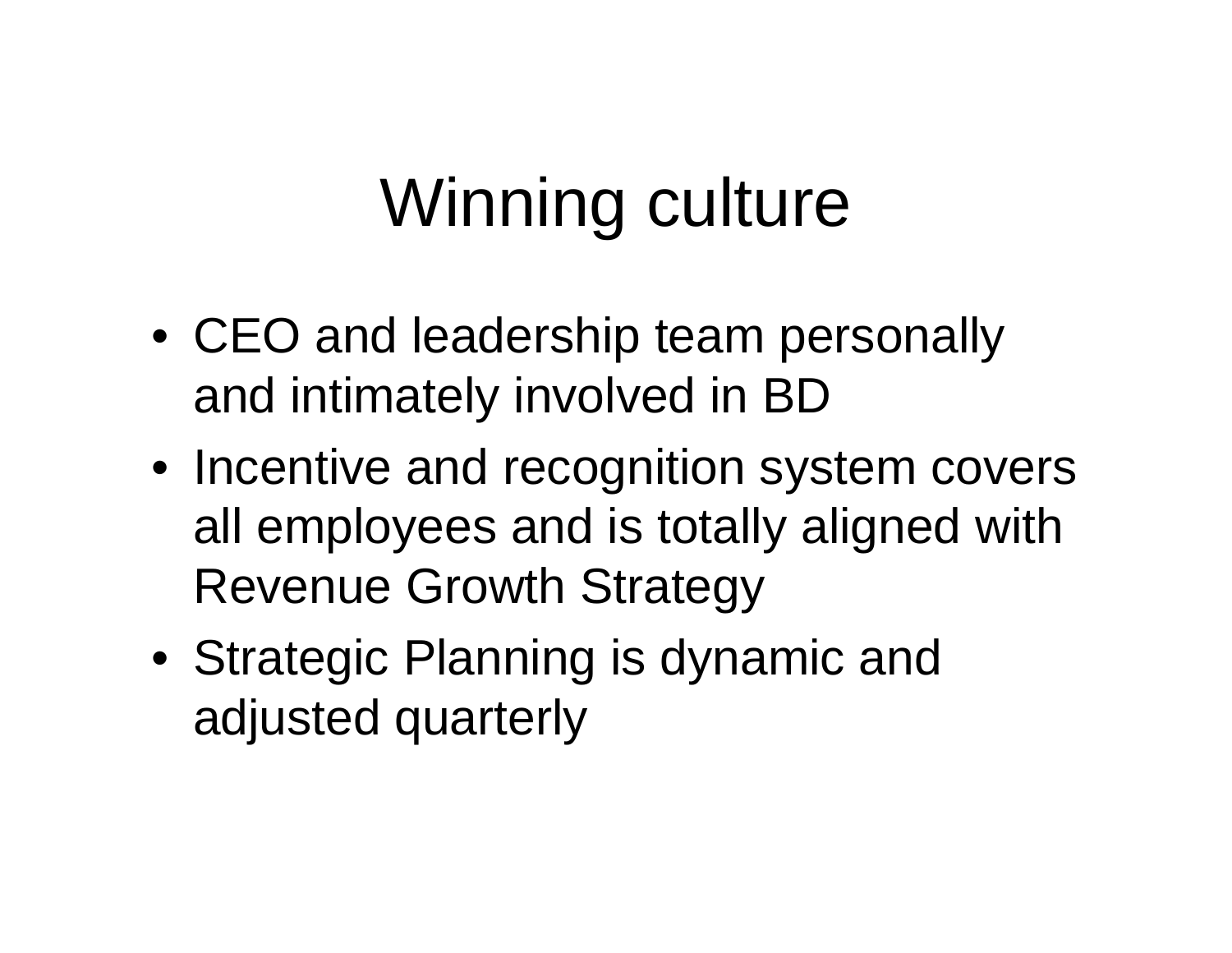# Winning Contracts

- The current industry-wide proposal training has established a high threshold level of performance for competitive proposals -- it is the standard
- To win, you must have an approach for beating a very good "industry-standard" proposal